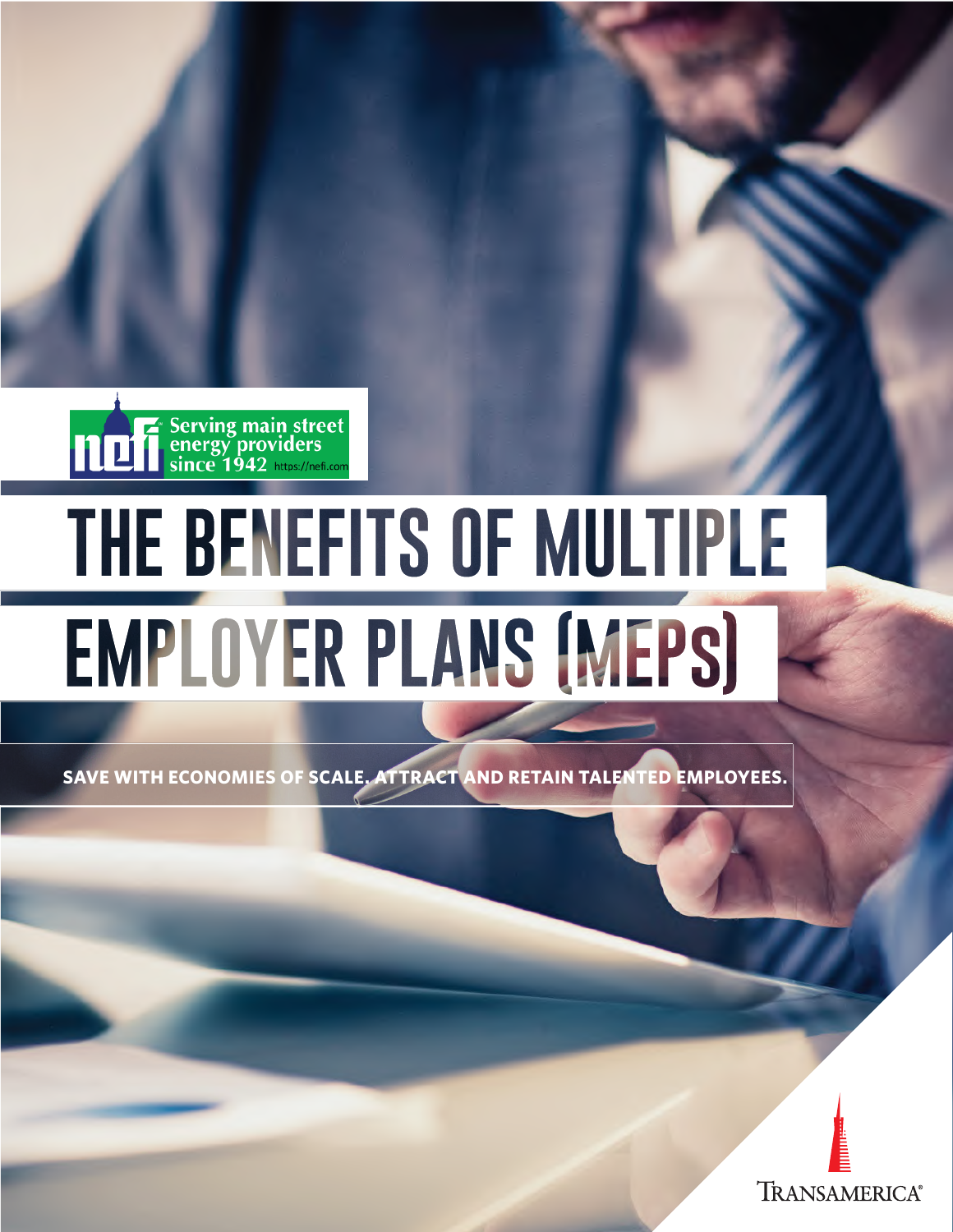## **YOUR BUSINESS AND EMPLOYEES COULD BENEFIT FROM AN MEP**

**Whatever the size of your business, you could benefit from joining a multiple employer plan (MEP). In this guide, we explain what an MEP is — as opposed to a single employer plan — and how you could use an MEP to reduce costs while improving the quality of your benefits. Among other things, we show how MEPs can help attract and retain the best employees, break down potential cost and time savings, and review our plan design and educational resources.** 

#### **WHAT IS AN MEP?**

An MEP is a retirement plan for businesses that typically have a common interest but are not commonly owned or affiliated. These businesses are referred to as adopting employers when they elect to join the MEP. These plans can be defined contribution (DC) or defined benefit (DB) plans.

#### **WHAT IS AN MEP SPONSOR?**

An MEP sponsor is the group that maintains the MEP and master contract under which adopting employers may adopt a retirement plan. An example of organizations that may sponsor an MEP can be a professional employer organization (PEO) or a professional association.

#### **MEPs ARE IMPORTANT BECAUSE EMPLOYEES ARE IMPORTANT**

MEP retirement plans can help you attract and retain the kind of high-quality employees who drive business success. To maintain your competitiveness, you need to find a better way to reward and keep — your best talent. An MEP can help you by giving your employees the opportunity to:

- Set aside tax-deferred income for retirement
- Reduce their immediate taxable income
- Qualify for any employer matching contributions
- Make investing for their retirement automatic
- Learn about saving, investing, and budgeting for their retirement

Studies show that employees value working for an employer with a retirement plan. In fact, 81% of workers said retirement benefits offered by a prospective employer would be a major factor in final job decision-making.<sup>1</sup> This statistic reveals not only the high value employees place on retirement benefits, but also that they consider it a key part of their overall compensation.

**2**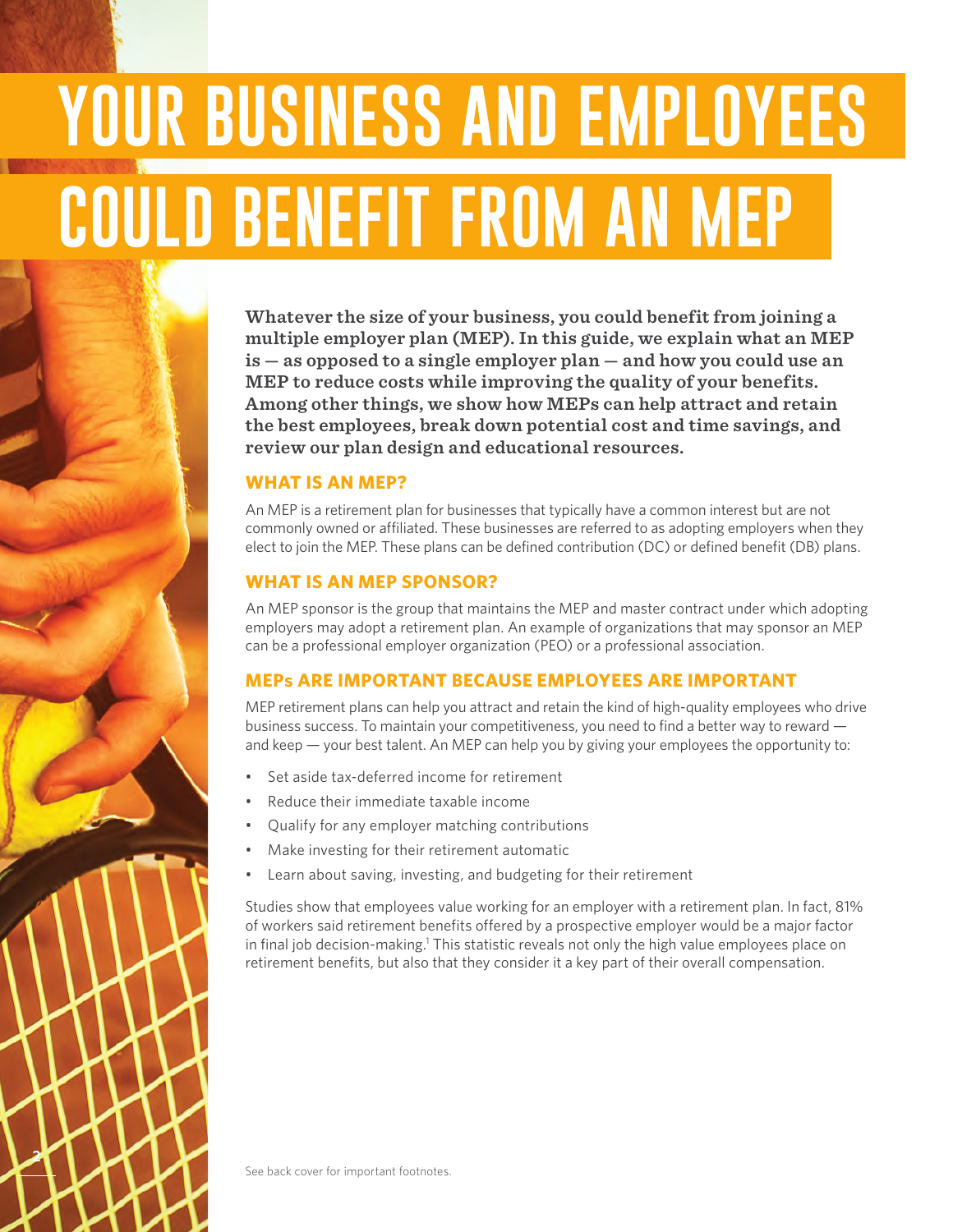#### **SOME OTHER BENEFITS OF AN MEP**

There are many more reasons for your business to consider a retirement plan through an MEP, including:

- Potential cost savings compared to operating a single employer plan on your own
- Fiduciary support
- Access to more investment choices
- Strong participant education support\*
- Business tax deductions\*

#### **REASONS TO CHOOSE TRANSAMERICA**

- Transamerica offers global resources with local insight. We're a part of Aegon, one of the world's largest life insurance, pension, and asset management groups with operations in more than 20 markets worldwide and approximately 28,000 employees. 2
- Our outstanding record of high-quality service has earned us a yearly multiple employer plan client retention rate of 95.3%. 2



### **According to the 18th Annual Transamerica Retirement Survey of Workers,**

**88 %**

**of workers value a 401(k) or similar plan as an important benefit. 1**

# **81%**

**of workers say that retirement benefits offered by a prospective employer will be a major factor in their decision whether to accept an offer. 1**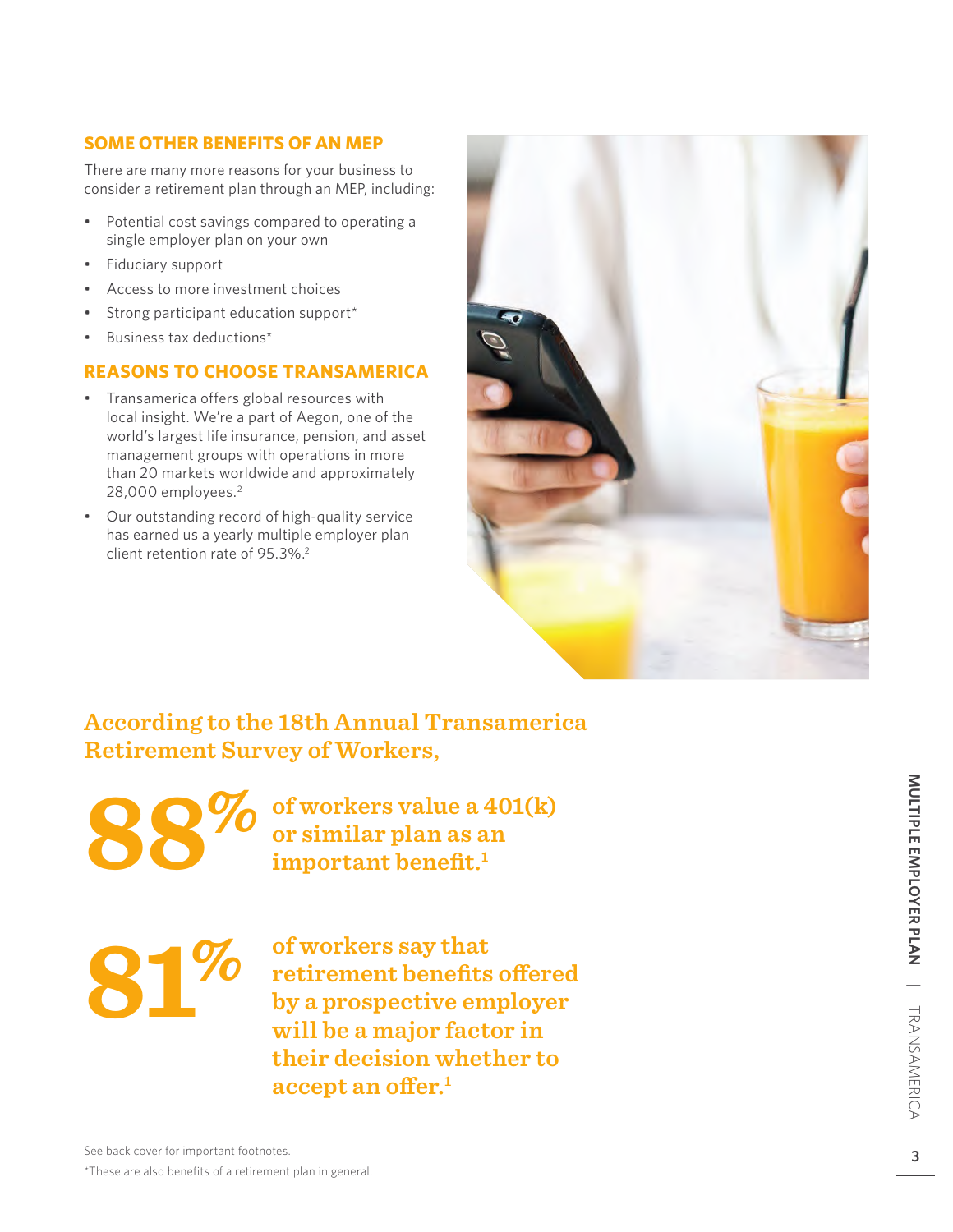## **THE POTENTIAL COST SAVINGS OF ADOPTING AN MEP**

There are two main benefits to joining an MEP: real savings for your business and limiting employee turnover by delivering the retirement plan and resources your employees deserve. Let's take a look at the savings when comparing a single employer plan with an MEP.

|                                                                            | <b>WITH A SINGLE EMPLOYER PLAN</b>                                                                                                                                                                                                                                                                                                                                                                                                            | <b>WITH AN MEP</b>                                                                                                                                                                                                                                                                                                                                                             |
|----------------------------------------------------------------------------|-----------------------------------------------------------------------------------------------------------------------------------------------------------------------------------------------------------------------------------------------------------------------------------------------------------------------------------------------------------------------------------------------------------------------------------------------|--------------------------------------------------------------------------------------------------------------------------------------------------------------------------------------------------------------------------------------------------------------------------------------------------------------------------------------------------------------------------------|
| <b>AUDIT COSTS</b>                                                         | An audit could potentially cost your company a great<br>deal of money each year. Why? The law requires<br>401(k) retirement plans with 100 or more participants<br>to complete a yearly audit. This involves hiring an<br>independent, qualified public accountant to conduct<br>an audit of the plan's financial statements, including<br>a review of the plan's Form 5500, schedules, internal<br>control practices, and other information. | Your business may be able to avoid paying an accountant<br>for this service, and the audit will typically be handled at<br>the MEP sponsor level.                                                                                                                                                                                                                              |
| <b>DOCUMENT</b><br><b>PREPARATION</b><br><b>COSTS</b>                      | Document preparation can be quite expensive over time.<br>Why? When you provide a retirement plan, such as a<br>cross-tested or new comparability plan, you must have plan<br>document professionally drafted. You must modify the plan<br>to align with evolving laws and regulations in subsequent<br>years as well.                                                                                                                        | Being an adopting employer significantly reduces most<br>document preparation costs since most document<br>preparation is provided in the MEP.                                                                                                                                                                                                                                 |
| <b>COMPLIANCE</b><br><b>TESTING COSTS</b>                                  | Compliance testing can cost several thousand dollars<br>per year. Why? To qualify for tax-advantaged status,<br>most non-safe harbor 401(k) retirement plans must<br>pass rigorous nondiscrimination tests each year to<br>ensure the plans do not discriminate in favor of highly<br>compensated employees.                                                                                                                                  | Testing is included, and economies of scale help lower<br>costs. Our process streamlines nondiscrimination testing<br>and may be billed as an administrative fee instead of a<br>separate charge. The MEP sponsor also handles the work<br>and time associated with compliance testing, including<br>preparing census data and providing documentation to<br>the recordkeeper. |
| <b>FORM 5500</b><br><b>FILING COSTS</b>                                    | Form 5500 filing can potentially cost several hundred<br>dollars or more per year for a plan sponsor. Why? The law<br>requires pension and welfare benefit plans to file a yearly<br>report - usually a Form 5500 - regarding their financial<br>condition, investments, and operations.                                                                                                                                                      | You no longer need to complete a Form 5500. Your<br>MEP sponsor files one form covering all its employee<br>adopters. If your business is subject to an audit for Form<br>5500 purposes, it may have to bear only a fraction of the<br>expense, if any.                                                                                                                        |
| <b>QUARTERLY</b><br><b>PARTICIPANT</b><br><b>STATEMENT</b><br><b>COSTS</b> | You may need to pay an outside service provider for the<br>printing, handling, and postage costs for each participant's<br>statement. Why? The law requires you to send quarterly<br>statements to participants who have the right to direct<br>their investments in defined contribution plans.                                                                                                                                              | Your quarterly statement costs may be reduced. We<br>can often complete this task as part of our service.<br>Statements are sent within five business days of the end<br>of each quarter. <sup>3</sup>                                                                                                                                                                         |
| <b>INVESTMENT</b><br><b>UNDERWRITING</b>                                   | Investment underwriting often features higher fees, fewer<br>services, and fewer investment choices.                                                                                                                                                                                                                                                                                                                                          | The pricing reflects the combined worth of all its adopting<br>employers and, using that buying power, can generally<br>obtain lower fees, more services, and a more diverse<br>investment choice offering.                                                                                                                                                                    |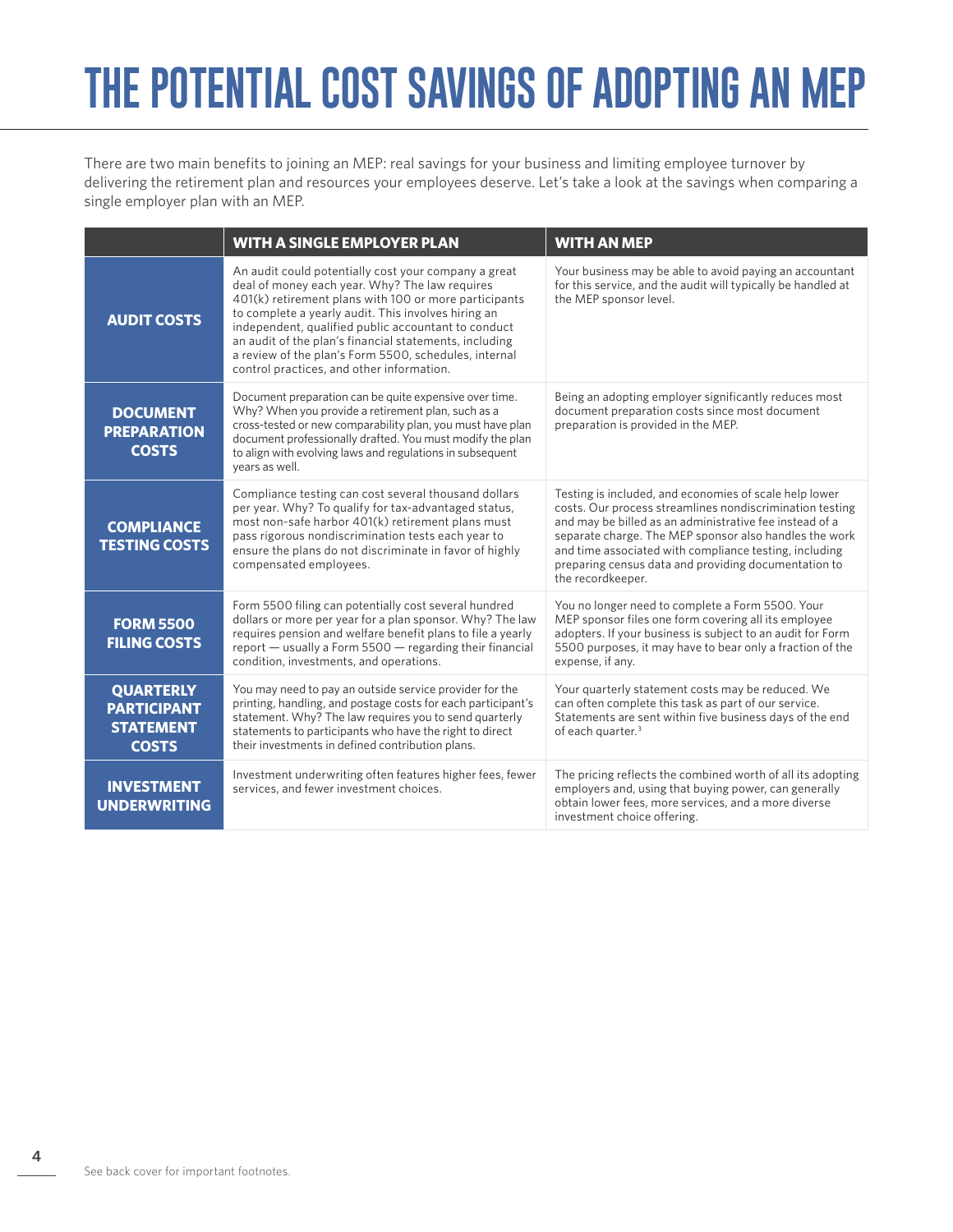#### **WE CAN HELP YOU LOWER YOUR PLAN DESIGN COSTS**

Plan design often requires an experienced professional to develop a plan that will suit your company's employee demographics and help meet your retirement plan objectives.

The process usually includes reviewing demographics to determine the best options for employee eligibility, vesting schedules, contribution types, nondiscrimination testing, benefit payments, loans, withdrawals, and payment of plan fees.

Furthermore, you might consider plan design alternatives based on the unique aspects of your business. This includes in-depth review to determine which plan type best suits your business. For example, you might think of adopting a cross-tested or age-weighted plan, a profit-sharing-only plan, a profit sharing with 401(k), a 401(k) with an automatic enrollment feature, a safe harbor plan, or some other type of plan.

When you adopt an MEP, you'll have all these critical plan design alternatives. You pick the eligibility requirements, entry dates, and vesting schedule that best fit your budget and objectives.

#### **THE TIME-SAVING BENEFITS OF MEP PLANS**

We understand that human resources are limited — even for the largest of companies. Our relationship with your MEP sponsor provides access to two professional organizations for management support of your retirement plan's administration and servicing. As a result, you can benefit from a quality employee retirement plan that doesn't drain your business or your budget.

| With an MEP, adopting employers can avoid a significant number of tasks including, but                                                                                                                                                                                                                                                                                                                                                                                  |  |  |
|-------------------------------------------------------------------------------------------------------------------------------------------------------------------------------------------------------------------------------------------------------------------------------------------------------------------------------------------------------------------------------------------------------------------------------------------------------------------------|--|--|
| not limited to:<br><b>EMPLOYEE ELIGIBILITY TRACKING</b>                                                                                                                                                                                                                                                                                                                                                                                                                 |  |  |
| We notify employees of their eligibility and key plan events or information $-$ increasing                                                                                                                                                                                                                                                                                                                                                                              |  |  |
|                                                                                                                                                                                                                                                                                                                                                                                                                                                                         |  |  |
|                                                                                                                                                                                                                                                                                                                                                                                                                                                                         |  |  |
|                                                                                                                                                                                                                                                                                                                                                                                                                                                                         |  |  |
|                                                                                                                                                                                                                                                                                                                                                                                                                                                                         |  |  |
| <b>LOAN AND DISTRIBUTION PROCESSING</b>                                                                                                                                                                                                                                                                                                                                                                                                                                 |  |  |
| distributions — often reducing the turnaround time while helping keep you in compliance.                                                                                                                                                                                                                                                                                                                                                                                |  |  |
| <b>COMPLIANCE AND LEGISLATIVE SUPERVISION</b>                                                                                                                                                                                                                                                                                                                                                                                                                           |  |  |
| annual and mid-year nondiscrimination testing $-$ helping to keep you in compliance and                                                                                                                                                                                                                                                                                                                                                                                 |  |  |
| We also provide contribution limit tracking; participant statements; investment reviews;                                                                                                                                                                                                                                                                                                                                                                                |  |  |
| A fiduciary is someone who has volunteered to act as a "caretaker" of another's rights,<br>beneficiaries' interests. This good faith has been interpreted to impose an obligation to<br>act reasonably in order to avoid negligent handling of the participants' interests as well<br>MEPs provide substantial fiduciary support. For example, the fiduciary responsibility to<br>We provide MEP sponsors with tools to help handle the required tracking, documenting, |  |  |
| meeting Department of Labor requirements through your centralized payroll services.                                                                                                                                                                                                                                                                                                                                                                                     |  |  |

\*Adopting employer will need to handle these functions if not part of a PEO arrangement.

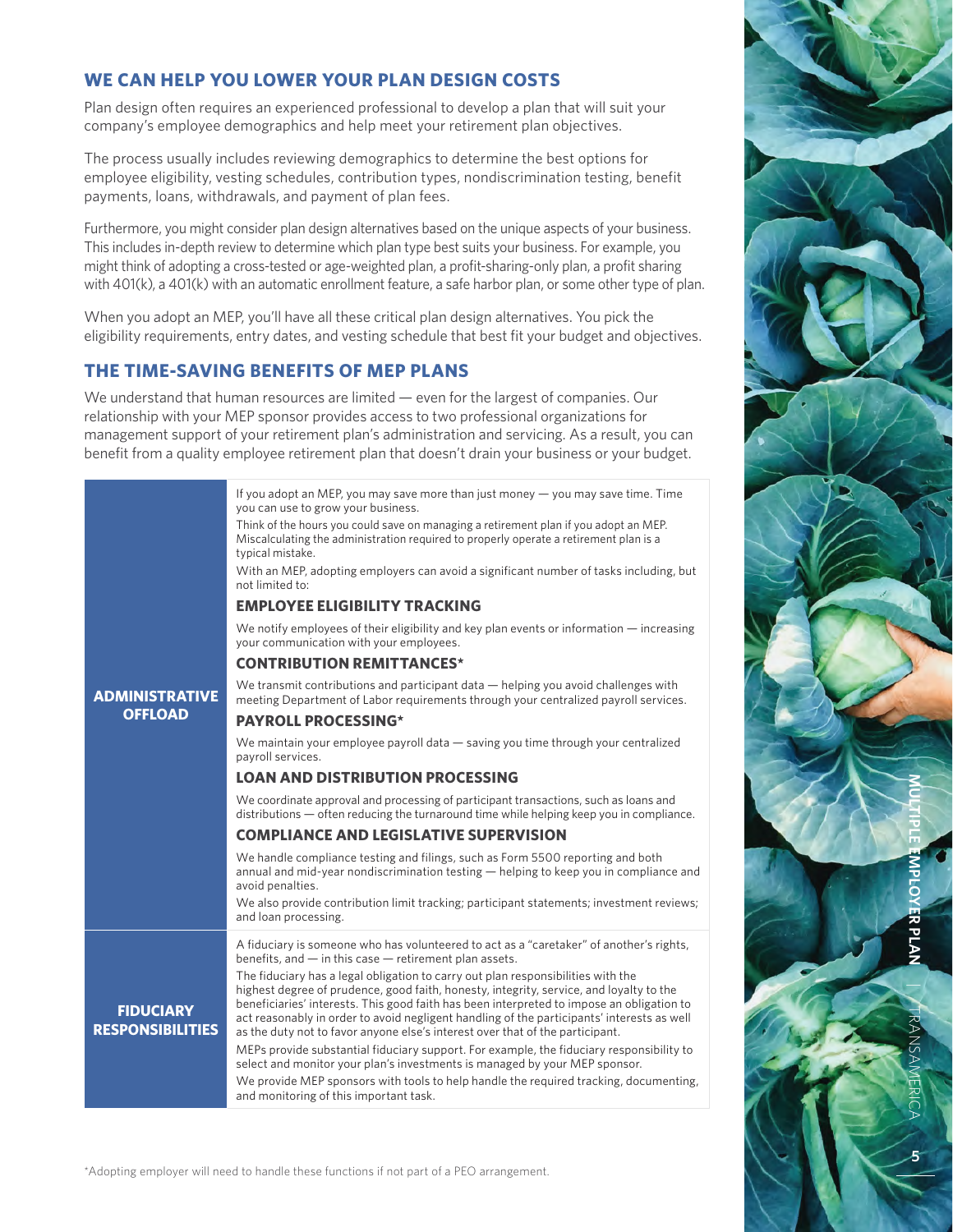

#### **EASE OF ADOPTION**

The MEP adoption process is easy and seamless. We offer a toll-free number for your participants to call with questions regarding your plan and their account. Trained professionals are available to assist you with questions during the adoption process, and paper adoption is also available.

Under the guidance of a designated plan installation specialist along with your multiple employer plan sponsor, converting your existing retirement plan or implementing a retirement plan for the first time is made faster and easier.

Transamerica uses five criteria<sup>4</sup> to determine whether an investment choice should be offered:

- 1. Performance measurement
- 2. Style consistency
- 3. Fees and expenses
- 4. Investment process and portfolio composition
- 5. Management tenure

Many small- to mid-size companies may not have the resources to manage a retirement plan from a fiduciary standpoint. MEP sponsors assume a fair amount of fiduciary responsibility on behalf of adopting employers and can assist with the day-to-day management of the plan.

| <b>ACTIVITY</b>                                                                                                          | <b>TRANSAMERICA</b> | <b>MULTIPLE</b><br><b>EMPLOYER</b><br><b>PLAN SPONSOR</b> |
|--------------------------------------------------------------------------------------------------------------------------|---------------------|-----------------------------------------------------------|
| Completed submission paperwork received in Installation<br>Services (including prior plan documents)                     | X                   | X                                                         |
| Compliance review of prior plan documents                                                                                | X                   |                                                           |
| Prepare termination letters to be sent to prior providers<br>containing liquidation and wire instructions                | X                   |                                                           |
| Enrollment kits ordered                                                                                                  | X                   |                                                           |
| Set up adopting employer                                                                                                 | X                   |                                                           |
| Sign termination letters and mail to prior providers                                                                     |                     | X                                                         |
| Schedule enrollment workshops/webex conferences                                                                          | X                   |                                                           |
| Take over review discussion with adopting employer                                                                       | X                   |                                                           |
| Confirm asset transfer dates with prior providers, ensure<br>required data elements will be provided in a timely fashion | X                   |                                                           |
| Produce final blackout notice for distribution by adopting<br>employer to participants                                   | X                   | X                                                         |
| Request and load census data                                                                                             | X                   |                                                           |
| PIN letters mailed after census file has been loaded                                                                     | X                   |                                                           |
| Enrollment kits delivered                                                                                                | X                   |                                                           |
| Conduct enrollment meetings                                                                                              | X                   |                                                           |
| Takeover assets                                                                                                          | X                   |                                                           |
| Receive conversion records, format data for processing<br>reconciliation of takeover assets, and set up loans            | X                   |                                                           |
| Plan live                                                                                                                | X                   |                                                           |
| Submit distribution and loan requests received during<br>blackout period                                                 |                     | X                                                         |
| Mail summary plan description copies to participants                                                                     | X                   |                                                           |

See back cover for important footnotes.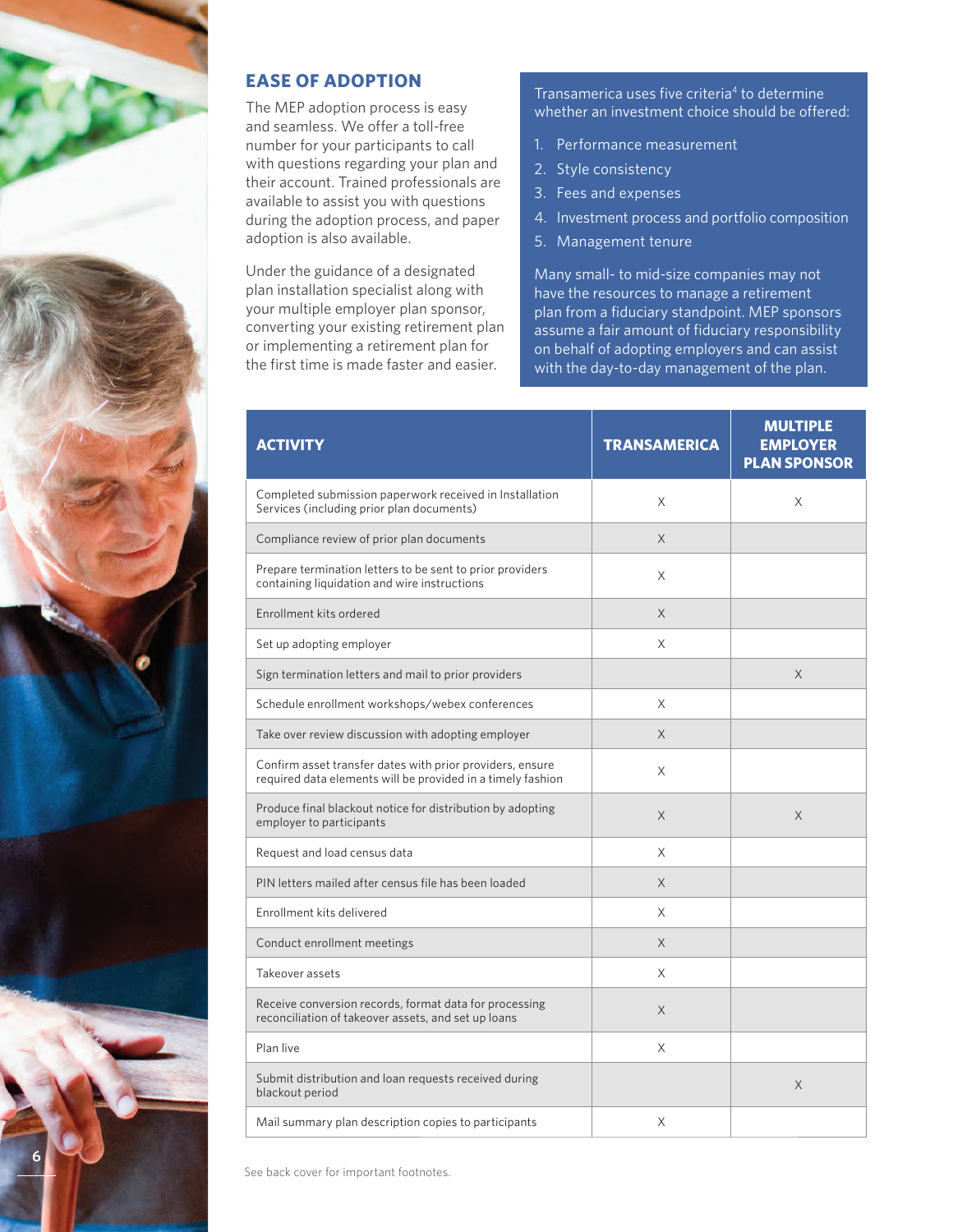### **YOUR PRIOR PLAN DOCUMENT CHECKLIST**

To help ensure a smooth and timely transition from your prior plan provider to Transamerica, we've provided samples and descriptions of the required prior plan documents necessary to establish your plan with us.

Please be prepared to provide copies of your most up-to-date prior plan documents at the time you sign the installation documents.

#### **1. PLAN AND TRUST AGREEMENT — PENSION PROTECTION ACT OF 2006 (PPA)**

The Plan and Trust Agreement may consist of the following:

- For a Master or Prototype (M&P) Document: (1) the Adoption Agreement will contain all the variable provisions elected by the employer, and (2) the Plan and the Trust Agreement will contain all the non-variable provisions. Sometimes, the Plan and Trust Agreement may be separate documents.
- For a Volume Submitter (VS) document, all variable and non-variable provisions may either be included in one document, or in the Adoption Agreement plus Plan and Trust format.
- For an individually designed plan, all plan and trust provisions are generally included in one (1) document.

#### **2. POST-PPA PLAN AMENDMENTS**

If you amended your plan after you signed your PPA plan document, we will need signed copies of these amendments.

#### **3. IRS (INTERNAL REVENUE SERVICE) PPA (WHICHEVER IS APPLICABLE) OPINION OR ADVISORY LETTER FOR MASTER, PROTOTYPE, OR VOLUME SUBMITTER DOCUMENTS ONLY**

Companies that provide plan document services to employers generally get preapproval of such plan documents from the IRS. If the IRS preapproves such documents, the IRS will issue a letter. Please provide a copy of the letter that corresponds with your plan document.

If you were participating in a multiple employer plan prior to coming to Transamerica, you may obtain a copy of this letter from the multiple employer plan sponsor.

| ADOPTION AGREEMENT                                                                                                                                                                                                                                                                                                                                                                                                                                                                                                                                                                                                                                                                                                                                                                                                     |
|------------------------------------------------------------------------------------------------------------------------------------------------------------------------------------------------------------------------------------------------------------------------------------------------------------------------------------------------------------------------------------------------------------------------------------------------------------------------------------------------------------------------------------------------------------------------------------------------------------------------------------------------------------------------------------------------------------------------------------------------------------------------------------------------------------------------|
| VOLUME SUBMITTER MULTIPLE EMPLOYER                                                                                                                                                                                                                                                                                                                                                                                                                                                                                                                                                                                                                                                                                                                                                                                     |
| TAX-FAVORED SAVINGS AND DISCRETIONARY CONTRIBUTION                                                                                                                                                                                                                                                                                                                                                                                                                                                                                                                                                                                                                                                                                                                                                                     |
| PLAN AND TRUST AGREEMENT                                                                                                                                                                                                                                                                                                                                                                                                                                                                                                                                                                                                                                                                                                                                                                                               |
| Prepared by                                                                                                                                                                                                                                                                                                                                                                                                                                                                                                                                                                                                                                                                                                                                                                                                            |
| TRANSAMERICA RETIREMENT SOLUTIONS CORPORATION                                                                                                                                                                                                                                                                                                                                                                                                                                                                                                                                                                                                                                                                                                                                                                          |
|                                                                                                                                                                                                                                                                                                                                                                                                                                                                                                                                                                                                                                                                                                                                                                                                                        |
| This Adoption Agreement may be used only with the Tax-Favored Savings and Discretionary Contribution Plan and Trust<br>Agreement, a Volume Submitter Multiple Employer Plan prepared by Transamerica Retirement Solutions Corporation.                                                                                                                                                                                                                                                                                                                                                                                                                                                                                                                                                                                 |
| THIS MULTIPLE EMPLOYER PLAN (WITHIN THE MEANING OF SECTION 413(c) OF THE INTERNAL<br>REVENUE CODE OF 1986. AS AMENDEDI HAS BEEN PREPARED AS AN AID TO ANY EMPLOYER WHO<br>DESIRES TO ESTABLISH A OUALIFIED 401(k) AND/OR DISCRETIONARY CONTRIBUTION PLAN AND TRUST<br>UNDER THE UNITED STATES INTERNAL REVENUE CODE OF 1986. AS AMENDED. THE PRINCIPAL<br>PARTICIPATING EMPLOYER ADOPTS THIS PLAN AND TRUST BY EXECUTING THE ADOPTION<br>AGREEMENT. ANY EMPLOYER MAY BECOME A PARTICIPATING EMPLOYER IF IT ACCEPTS THE TERMS<br>OF THE PLAN. TRUST. ADOPTION AGREEMENT AND ALL RELATED DOCUMENTS BY EXECUTING THE<br>ADOPTION AND ACCEPTANCE AGREEMENT. THIS PLAN MAY ALSO BE ADOPTED BY ANY GROUP OR<br>GROUPS OF EMPLOYERS ONE OR MORE OF WHOSE MEMBERS DOES NOT OUALIFY AS AN AFFILIATE. AS<br>DEFINED IN THIS PLAN |
| I.R.S. Approval of Volume Submitter Form:                                                                                                                                                                                                                                                                                                                                                                                                                                                                                                                                                                                                                                                                                                                                                                              |
| <b>LR.S. Letter Serial Number:</b>                                                                                                                                                                                                                                                                                                                                                                                                                                                                                                                                                                                                                                                                                                                                                                                     |
| It must be clearly understood that all legal questions and opinions concerning the adoption of this Tax-Favored Savings and<br>Discretionary Contribution Plan and Trust Agreement and its tax consequences are the responsibility of each adopting<br>Participating Employer and its attorney.                                                                                                                                                                                                                                                                                                                                                                                                                                                                                                                        |
| IT MUST ALSO BE CLEARLY UNDERSTOOD BY THE ADOPTING PRINCIPAL PARTICIPATING EMPLOYER<br>THAT FAILURE TO PROPERLY FILL OUT THIS ADOPTION AGREEMENT MAY RESULT IN<br>DISOUALIFICATION OF THE ADOPTING PRINCIPAL PARTICIPATING EMPLOYER'S PLAN.                                                                                                                                                                                                                                                                                                                                                                                                                                                                                                                                                                            |
| PPA <sub>II</sub><br>Vol. ME, TRSC<br>C Convright 2014 Transamerica Retirement Solutions Corporation                                                                                                                                                                                                                                                                                                                                                                                                                                                                                                                                                                                                                                                                                                                   |
|                                                                                                                                                                                                                                                                                                                                                                                                                                                                                                                                                                                                                                                                                                                                                                                                                        |
|                                                                                                                                                                                                                                                                                                                                                                                                                                                                                                                                                                                                                                                                                                                                                                                                                        |







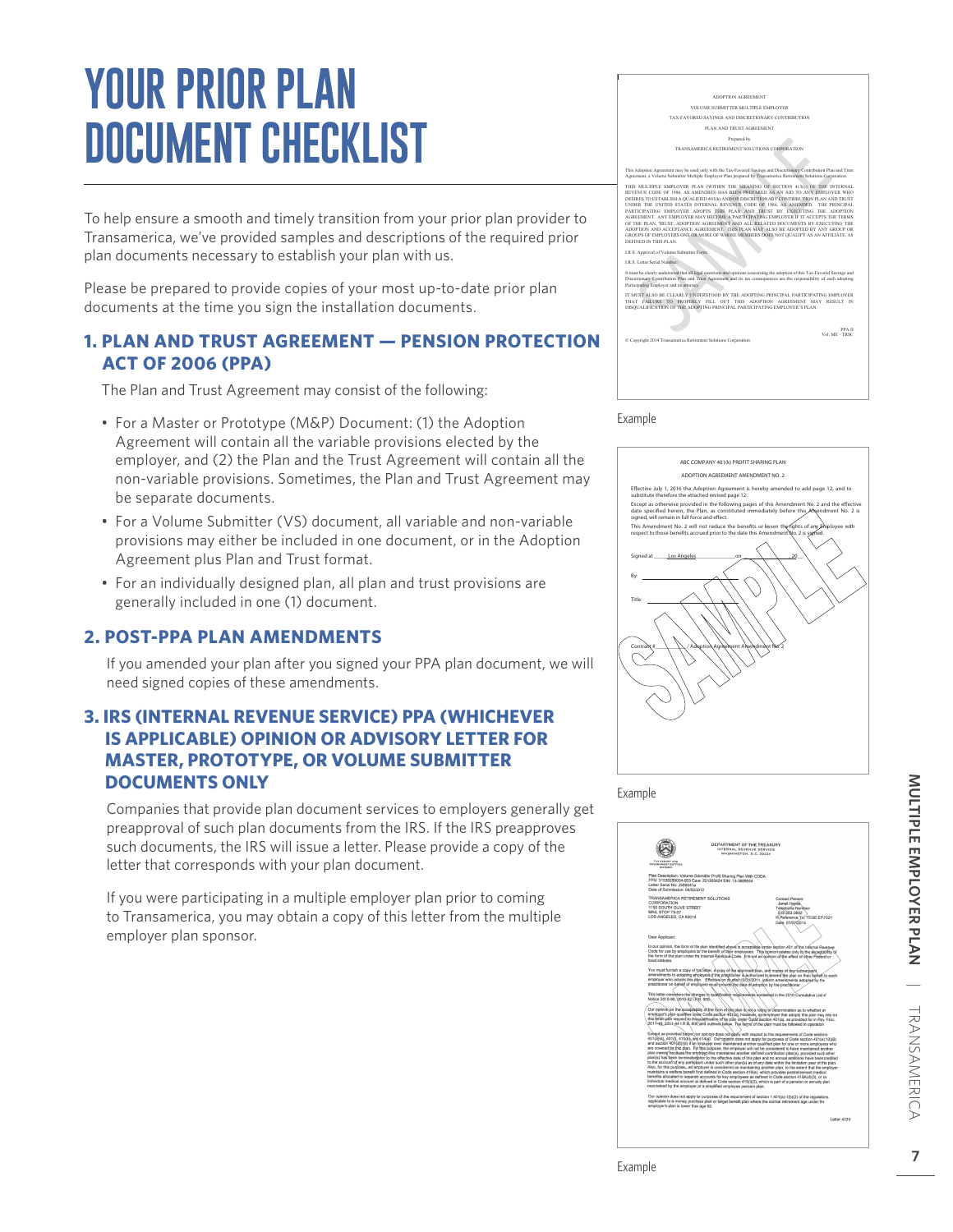#### **4. IRS FAVORABLE DETERMINATION LETTER**

An employer may submit its own plan to the IRS for a favorable determination letter, if applicable. A favorable determination letter on a plan means that the form (language) of the plan is qualified under IRC section 401(a).

Examples of plan provisions and situations that would generally prompt an employer to file for a favorable determination letter include:

- Employee exclusions other than union or nonresident aliens with no U.S. source income
- Compensation exclusions other than reimbursements or other expense allowances, moving expenses, fringe benefits, and welfare benefits
- New comparability, age-neutral, or age-weighted contribution allocation formula
- Last day and/or 1,000 hours requirements for employer contributions and/or forfeitures
- Employer maintains another plan.
- Employer makes 401(k) safe harbor contributions under another plan.
- The plan is aggregated with another plan for testing purposes. If you were participating in a multiple employer plan prior to coming to Transamerica, you may obtain a copy of the favorable determination letter from the multiple employer plan sponsor.

#### **5. MOST RECENTLY FILED FORM 5500**

The Form 5500 is a yearly reporting form completed for the plan and filed jointly with the IRS and the Department of Labor. With certain exceptions (e.g., certain one-man plans with less than \$250,000 in assets), all plans are required to file an annual Form 5500. Plans that cover only the sole owner of a company or only the sole owner and the owner's spouse may only be required to file Form 5500-EZ, a simplified version of the Form 5500.

Transamerica looks forward to activating your plan upon receipt of all the legally required documents. Please contact your prior plan provider if you are missing any plan documents. Thank you for the opportunity to serve as your retirement plan provider.

If we do not receive all necessary executed documents, we may request for your multiple employer plan sponsor to sign a progress authorization letter. A progress authorization letter references the documents that were used in our takeover review of your plan and identifies those that are missing. It details the implications of not having these documents when filing your new plan for a favorable determination letter (FDL) with the IRS.

Transamerica does not provide investment advice. Nothing presented herein should be construed as a recommendation to purchase or sell a particular investment, product, or follow any investment technique or strategy. Transamerica does not act as a fiduciary.



Example



Example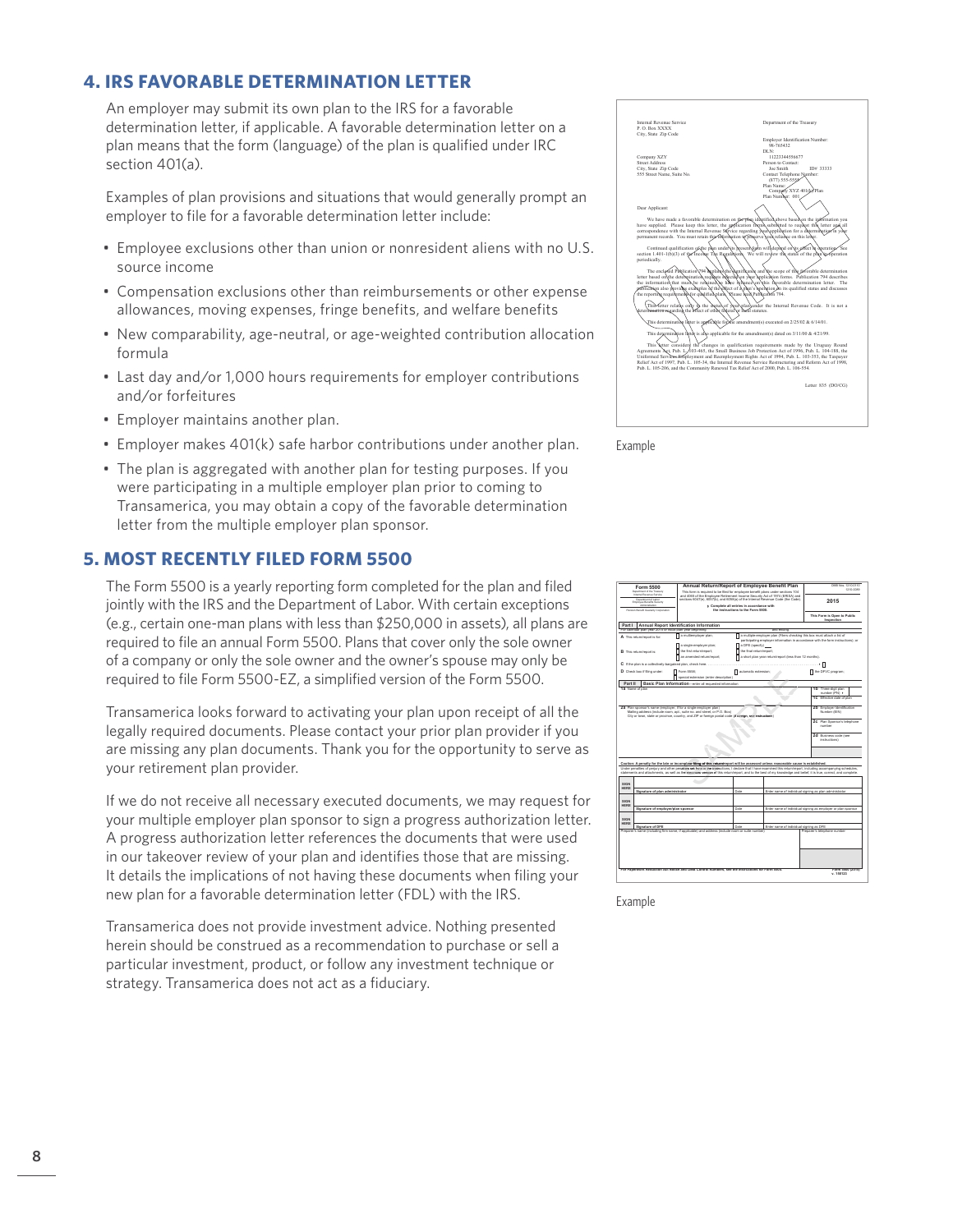#### **PARTICIPANT EDUCATION & SUPPORT**

We provide you and your employees with access to a series of educational tools and resources — complete with an easy-to-navigate website and communication materials. These are designed for meeting retirement planning educational needs throughout their lives and the life of your plan.

Our *OnTrack*® communications program, for example, provides a roadmap to retirement readiness that employees can access throughout the year, and plan sponsors can conveniently track online with our 12-month communications calendar.

The interactive *OnTrack* tool is at the heart of our *OnTrack* communications program. The tool uses easy-to-understand weather icons, which display the estimated percentage of a participant's targeted future income they're on course to receive based on their current contribution and investment strategies. Better still, it specifies steps they can immediately take to help improve.

As an adopting employer, you will have access to a wide variety of tools and resources to enroll and educate your employees and participants.

#### **ENROLLMENT RESOURCES**

We provide nationwide enrollment support designed to increase employee participation.

Moreover, we make enrollment fast and hassle-free by offering you:

- Enrollment workbooks
- Enrollment workshops
- Enrollment videos
- Online enrollment

More tools are at your disposal, and several are available in both English and Spanish.

#### **INVESTMENT EDUCATION & PLANNING TOOLS**

We offer plan sponsors many resources that can help empower participants to better manage their investments, including:

#### **EMPLOYEE EDUCATIONAL MEETINGS**

Your retirement plan includes an enrollment and educational program created to increase both your employees' confidence in planning for retirement and their comfort level with investing.

#### **EASY-TO-NAVIGATE PARTICIPANT WEBSITE**

Your employees can enroll, make salary deferral changes, elect asset allocation rebalancing, update personal information, and manage their retirement plan account from the comfort of their home or office. With online reporting of their account activities, your employees can monitor their progress toward a funded retirement 24/7. Our convenient mobile app also gives participants access to their current account information through most mobile devices.

Other available resources include educational brochures, flyers, and videos; quarterly online participant newsletter; and online retirement planning calculators and tools.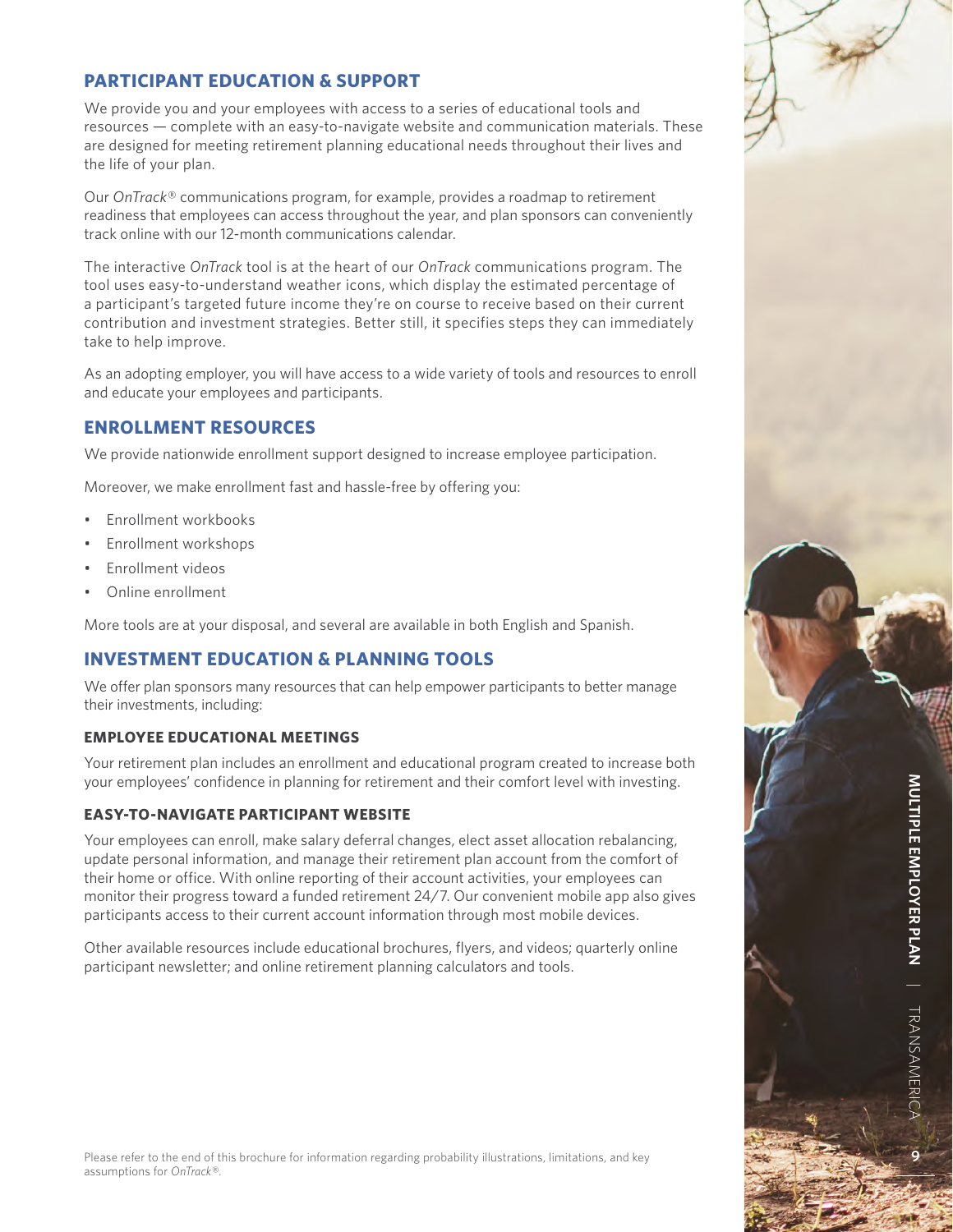

**Transamerica is a top retirement plan provider with more than 29,000 retirement plans, totaling more than \$248 billion in assets serviced.5 Transamerica has 15-plus years of experience in servicing multiple employer plan sponsors and retains more than 14,000 adopting employers.5 We provide the tools and services that deliver the results every employee deserves.**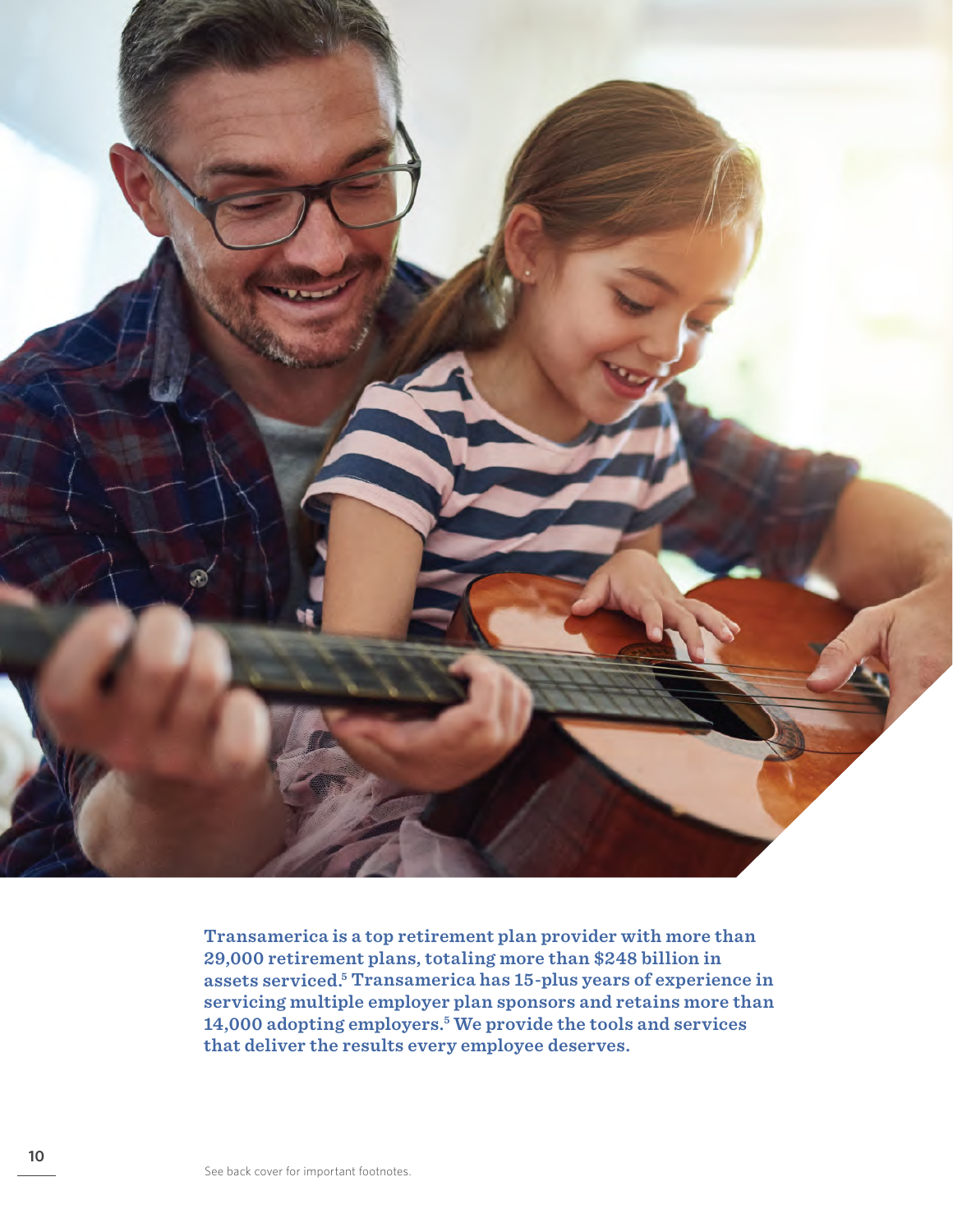#### **ABOUT PROBABILITY ILLUSTRATIONS, LIMITATIONS, AND KEY ASSUMPTIONS**

The probability illustrations generated from the engine are based on "Monte Carlo" simulations of 500 possible investment scenarios for a given time period and assume a range of possible returns. The illustrations are generated according to models developed by Morningstar Investment Management LLC, a leading independent provider of asset allocation, manager selection, and portfolio construction. The *Your Retirement Outlook*® graphic reflects the difference between the model's estimated annual income (which corresponds to a 70% probability level of income in the investment scenarios simulated) and your annual income goal.

When forecasting the probability of achieving your income goal, the model employs different returns for different asset classes, based on Morningstar Investment Management's capital market assumptions developed using historical and forward-looking data. Forecasts of expected return, expected standard deviation, and correlation among asset classes based on Morningstar Investment Management LLC's proprietary equity, fixed income, currency, and risk models. Current assets are assigned to asset classes based on Morningstar Categories, and fees and charges inherent in investing are incorporated with an average fee assumption for each asset class. The benchmarks used for modeling the various asset classes are below. Return assumptions are updated annually; these updates may have a material impact on your projections. Return assumptions are estimates not guarantees. The returns you experience may be materially different than projections. You cannot invest directly in an index.

|                                                  | <b>ASSET CLASS</b>                                                                                                                                                                                                                                                                                                                                                                                                                                                                                                                                                    | <b>BENCHMARK</b>                                                                                                                                                                                                                                                                                                                                                                                                                                                                                                                                                                                                                                                                                                                                      |
|--------------------------------------------------|-----------------------------------------------------------------------------------------------------------------------------------------------------------------------------------------------------------------------------------------------------------------------------------------------------------------------------------------------------------------------------------------------------------------------------------------------------------------------------------------------------------------------------------------------------------------------|-------------------------------------------------------------------------------------------------------------------------------------------------------------------------------------------------------------------------------------------------------------------------------------------------------------------------------------------------------------------------------------------------------------------------------------------------------------------------------------------------------------------------------------------------------------------------------------------------------------------------------------------------------------------------------------------------------------------------------------------------------|
| Lower Risk/<br><b>Volatility</b><br>Higher Risk/ | Cash Alternatives<br>Short Term Bonds<br>Aggregate Bonds<br>Foreign Bonds<br>Direct Real Estate<br>High Yield Bonds<br><b>TIPS</b><br>Long Term Bonds<br>Large Cap Value Equity<br>Large Cap Equity<br>Mid Cap Value Equity<br>Mid Cap Equity<br><b>International Equity</b><br>Commodities<br>Mid / Small Cap Value Equity<br>Large Cap Growth Equity<br>Mid / Small Cap Equity<br>Small Cap Value Equity<br>Small Cap Equity<br>Mid Cap Growth Equity<br>Mid / Small Cap Growth Equity<br><b>REITS</b><br>Small Cap Growth Equity<br><b>Emerging Markets Equity</b> | BofA ML US Treasury Bill 3 Month USD<br>BarCap US Govt/Credit 1-3 Yr TR USD<br>Barclays Capital US Agg Bond TR<br>Barclays Global Aggregate Ex USD TR<br><b>NCREIF Transaction Based Index</b><br>Barclays Capital US Corporate High Yield TR<br>Barclays Capital Global Inflation Linked US TIPS TR<br>Barclays Capital US Govt/Credit Long TR<br>Russell 1000 Value TR<br>Russell 1000 TR<br>Russell Mid Cap Value TR<br>Russell Mid Cap TR<br><b>MSCI EAFE GR</b><br><b>Bloomberg Commodity TR</b><br>Russell 2500 Value TR<br>Russell 1000 Growth TR<br>Russell 2500 TR<br>Russell 2000 Value TR<br>Russell 2000 TR<br>Russell Mid Cap Growth TR<br>Russell 2500 Growth TR<br>FTSE NAREIT Equity REITs TR<br>Russell 2000 Growth TR<br>MSCI EM GR |
| Volatilitv                                       |                                                                                                                                                                                                                                                                                                                                                                                                                                                                                                                                                                       |                                                                                                                                                                                                                                                                                                                                                                                                                                                                                                                                                                                                                                                                                                                                                       |

Unless you choose otherwise or your employer supplies different information, the probability illustrations assume retirement at the age at which you qualify for full Social **Volatility**Security benefits and an annual retirement income goal of 80% of your projected final working salary. Social Security estimates are based on the Social Security Administration methodology and your current salary. The probability illustrations also assume a consistent contribution percentage and asset allocation (no future changes or rebalancing unless you are subscribed to a managed account or a target asset allocation service), annual inflation of approximately 2%, and annual salary increases based on a calculation that incorporates multiple factors including a salary growth curve and inflation. Mortality assumptions are based on the Society of Actuaries tables.

The models are subject to a number of limitations. Returns associated with market extremes may occur more frequently than assumed in the models. Some asset classes have relatively limited histories; for these classes the models use historical data for shorter time periods. The model does not consider other asset classes such as hedge funds or private equity, which may have characteristics similar or superior to those used in the model. Capital market assumptions are forecasts which involve known and unknown risks, uncertainties, and other factors which may cause the actual results to differ materially and/or substantially from any future results, performance, or achievements expressed or implied by those projections for any reason.

#### **There is no guarantee that your income goal will be achieved or that the aggregate accumulated amount will ensure a specified annual retirement income. Results may vary with each use and over time.**

**IMPORTANT: The projections or other information generated by the engine regarding the likelihood of various investment outcomes are hypothetical in nature, do not reflect actual investment results, and are not guarantees of future results.** Moreover, even though the tool's estimates are statistically sound based upon the simulations it runs, the tool cannot foresee or account for every possible scenario that may negatively impact your financial situation. Thus you should monitor your account regularly and base your investment decisions on your time horizon, risk tolerance, and personal financial situation, as well as on the information in the prospectuses for investments you consider.

Transamerica has licensed the Morningstar® Wealth Forecasting Engine<sup>SM</sup> from Morningstar, Inc., which is used by Morningstar Investment Management LLC, a registered investment adviser and subsidiary of Morningstar, Inc, in the services it provides to participants. Morningstar and Morningstar Investment Management are not affiliated with Transamerica. The Morningstar name and logo are registered marks of Morningstar, Inc.